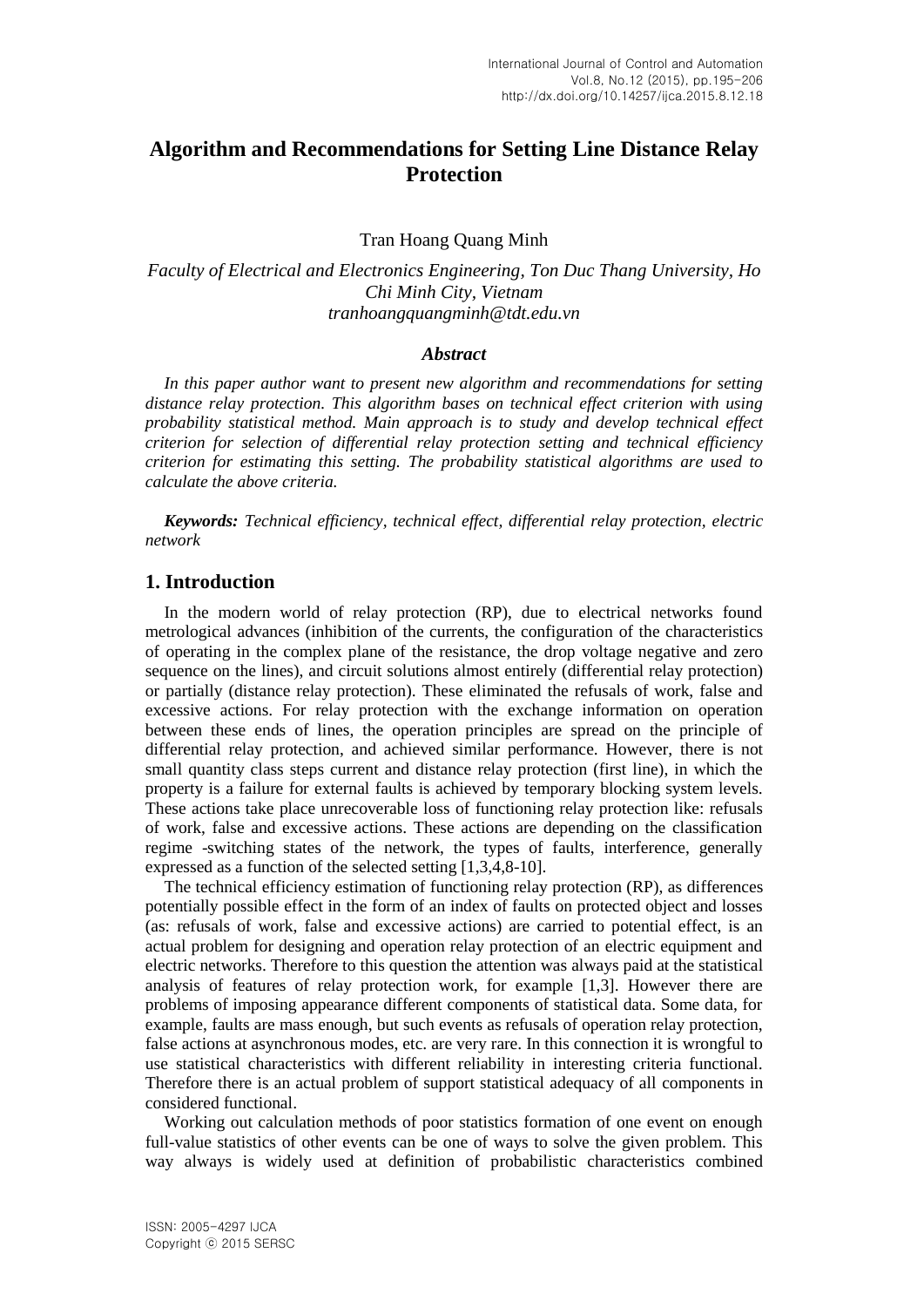realization random events. It is realized in a known rule of multiplication probabilities, i.e. multiplication of probability one event to conditional probability of other event, under the condition that the first has occurred. The first event is rather reliable, and the second is rare. If the conditional probability of the second event as a small share of reliability of the first event is found in the logic or calculation way precisely enough and unambiguously. That it is lawful to consider insignificant values of probabilistic characteristics combination precisely and unambiguously received. Thus the guarantor is the probabilistic characteristic of rather reliable event.

In a number of practical cases such combinations are possible to find out, then the problem is reduced to possibility of an exact estimation of a share or conditional probability of interesting rare event, for example, operation refusals at faults, false action at open-phase or asynchronous modes. Last thing in practical calculations can be defined not by a direct way, and through the full conditional probabilistic characteristic or the conditional probability distribution law (PDL) in type of probability distribution density (PDD) or probability distribution function (PDF), the sort and which parameters should be defined by logical-calculation way.

One of logical-calculation procedures for relay protection is the following chain of logic reasoning. To have smaller losses in a network from flow of reactive power aspire to provide the same or near voltage on along branches and in network nodes. It causes almost equal probabilities faults in different points of lines, and then equal probabilities of the resistance measured distance relay protection from places of its placing on the line to place faults on a line. The last means that probability distribution of resistance at faults on lines appears uniform law. This probability distribution is conditional. A condition of distribution is the space of a specific line on which fault has occurred. In this paper this problems are analyzed, developed and solved with criterion technical efficiency and technical effect [2-4].

## **2. Main Part**

On the foundations of the worded definition and the analysis criterion of technical efficiency, and also numerator of this criterion (a difference of potential effect and losses) which is called as technical effect for distance relay protection lines is considered. Losses can be subdivided on two components, which are caused by refusals of equipment and by functioning relay protection. In the given work last component are considered, which is defined by conditions different topology of a network, modes of sources, switching conditions, types faults, abnormal modes, *etc.*, *i.e.*, different operational conditions. Such choice is made because a number of operational conditions can be changed the operational personnel at use of the same equipment, but hardware refusals depend on manufacturers of element base and devices.

In connection with feature distance relay protection, consisting in reaction to design parameter resistance from a relay protection installation place on the ends of a line to place fault, which is distributed on the most simple and with final concrete borders uniform PLD on space of each line and other components of the network, is expedient to construct algorithm of technical efficiency with obligatory preservation use of this PLD. This recommendation concerns in all steps of distance relay protection, however most simply and unequivocally it is realized at measurements of resistance to places faults on a protected line. At measurement in the fault conditions on previous lines (opposite substations departing from buses) in a direction of distance relay protection action of network elements, it is necessary to consider feeds of place fault from the additional sources connected to opposite substation. And at measurement fault on previous line to the previous components, which are fixed by reserving step distance relay protection, the account of feeds from the sources connected to opposite substations of the previous elements is necessary considered [6]. Distribution of probabilities on each line, also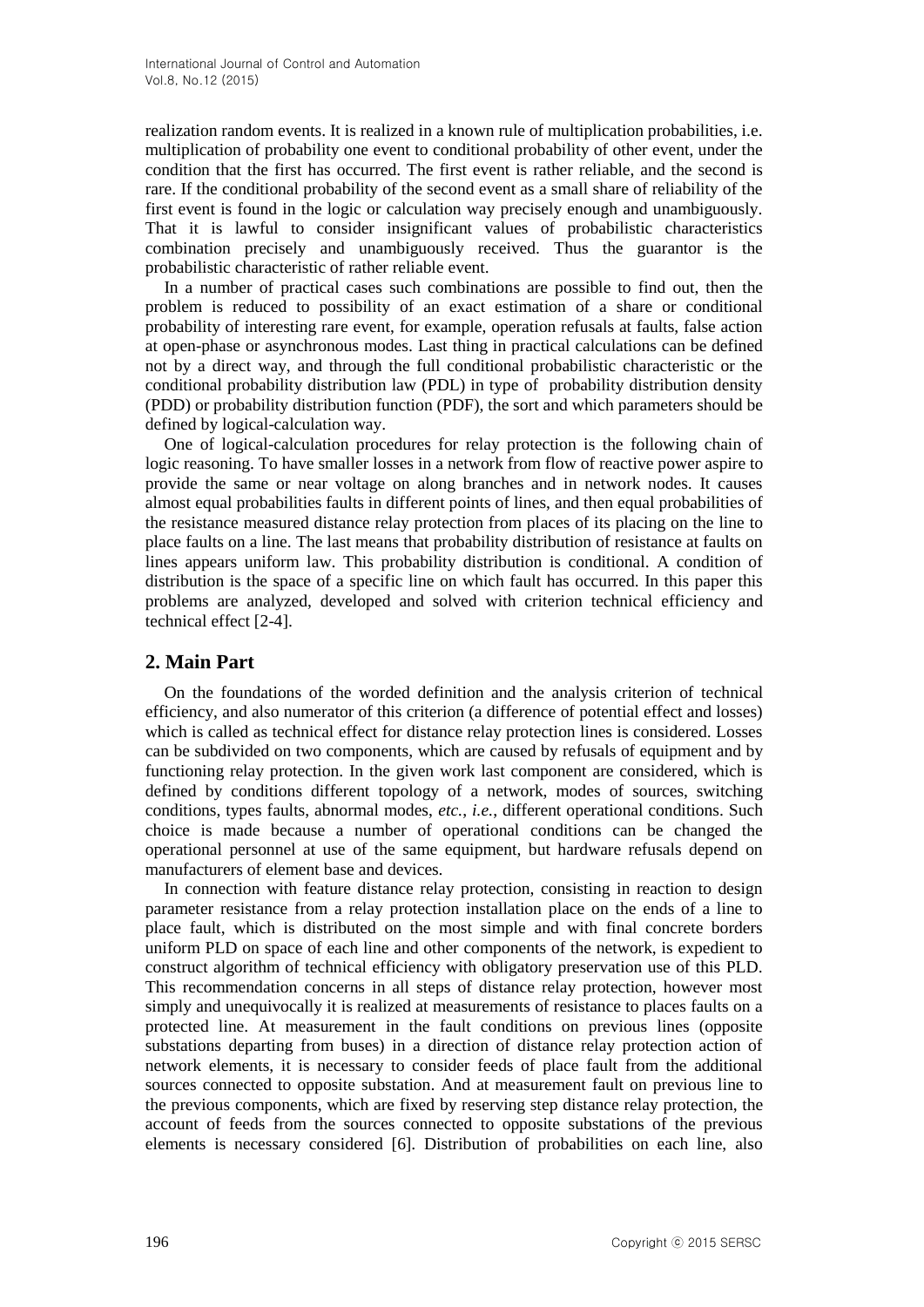resistance star-shaped replacements of transformer elements in the electric value conditions of each component is accepted uniform PLD. PDD on each component or its heterogeneity part is inverse proportion to resistance of this part.

In this paper, the definition and the analysis criterion of technical efficiency, and also numerator of this criterion (a difference of potential effect and losses) which is called as technical effect for distance relay protection lines is considered. Losses can be subdivided into three components, which are caused by refusals of equipment, mistake servicing personnel and by functioning relay protection. In the given work last component (functioning relay protection) is considered, which is defined by different topology of a network, modes of sources, switching conditions, types faults, abnormal modes, etc., i.e. Such choice is made because a number of operational conditions can be changed the operational personnel at use of the same equipment. Hardware refusals depend on element base of manufacturers and devices and mistake servicing personnel depends on the qualification and psychological factors of people [5-7].

Parameter resistance from a relay protection installation place on the ends of a line to place fault is distributed on the most simple and with final concrete borders uniform probability distribution law (PDL) on space of each line and other components of the network. In connection with this algorithm of technical efficiency is constructed with obligatory preservation use of the uniform probability distribution law. This recommendation concerns all steps of distance relay protection, however most simply and unequivocally it is realized at measurements of resistance to places faults on a protected line. At measurement in the fault conditions on previous lines (opposite substations departing from buses) in a direction of distance relay protection action of network elements, it is necessary to consider feeds of place fault from the additional sources connected to opposite substation. And at measurement fault on previous line to the previous components, which are fixed by reserving step distance relay protection, the account of feeds from the sources connected to opposite substations of the previous elements is necessary considered. Under uniform law PDL on all element of the network appears the natural requirement to convert the borders of the stages distance protection lines in coordinate's external (previous and adjacent) elements. Since in feeds continuously change, borders also change continuously. For accounting these changes in the calculation of technical efficiency, need to know the range of these boundaries, especially maximum and minimum values. These boundaries can be determined by converting the captured spaces (resistance) of the external elements through the current distribution coefficients between the protected line and the previous lines. Expressions of criteria technical effect and its components are given below:

1. For first zone (stage) of distance relay protection:

$$
E_{y_{\theta 1}}^{I} = p(A_{y_{\theta}}^{I}) - p(O_{y_{\theta 1}}^{I}) - \sum_{i}^{n_{p}} p(H_{y_{\theta 1} - i p_{i}}^{I})
$$
\n(1)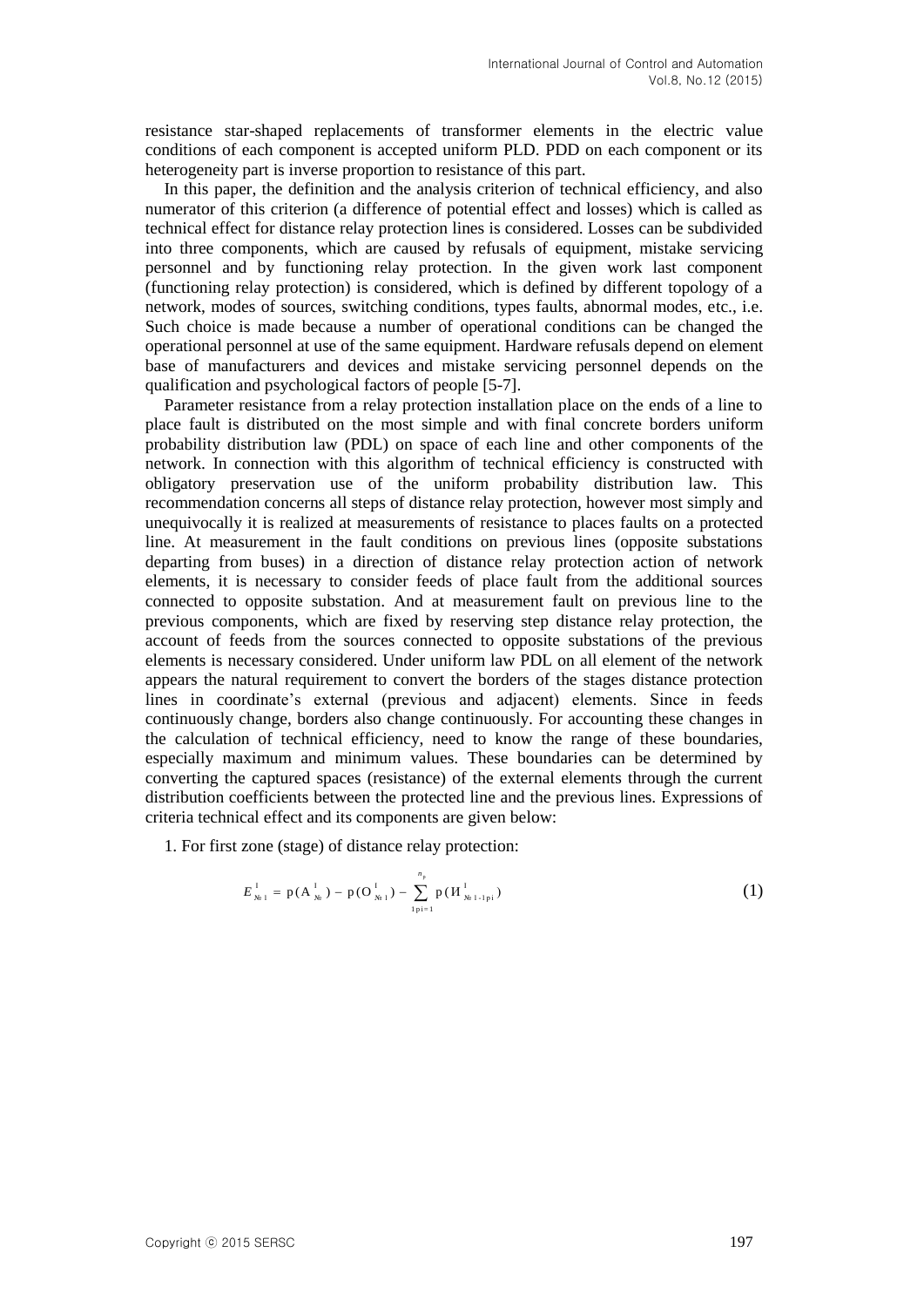International Journal of Control and Automation Vol.8, No.12 (2015)



**Figure 1. The Structure of a Given Network**

2. For second zone (stage) of distance relay protection:

$$
E_{\gamma_{e1}}^{II} = p(A_{\gamma_e}^{II}) - p(O_{\gamma_{e1}}^{II}) - \sum_{i}^{n_p} p(H_{\gamma_{e1-i}p_i}^{II})
$$
 (2)

3. For back-up zone (stage) of distance relay protection: With Figure 1:

$$
E_{N=1}^{II} = p(A_{N}^{II}) + \sum_{i}^{n_{ipi}} p(A_{ipk}^{II}) - p(O_{N=1}^{II}) - \sum_{i}^{n_{ipk}} p(O_{ipk}^{II}) - \sum_{j p=1}^{n_{jp}} \sum_{j p=i}^{n_{jpi}} \sum_{j p=i}^{n_{jpi}} p(H_{N=1:j pjk}^{III})
$$
(3)

With Figure 3:

$$
E_{\gamma_{e1}}^{II} = p(A_{\gamma_{e}}) + \sum_{p=1}^{n_{p}} p(A_{p}) - p(O_{\gamma_{e1}}^{II}) - \sum_{p=1}^{n_{p}} p(O_{p}^{II}) - \sum_{p=1}^{n_{p}} \sum_{p=1}^{n_{p} p_{p}} p(H_{\gamma_{e1}p_{p}p}^{III})
$$
(4)

Where the lower indexes:  $\mathcal{N}_2$  - protected line, p – previous lines (elements), pp – previous (elements) of previous lines (elements) (Figure 1, Figure 2). The letter p designates probabilities of events: A – faults on a protected line, O – operation refusals,  $\overline{M}$ – excessive actions; I – first stage, II – second stage, III – back-up stages of line distance relay protection.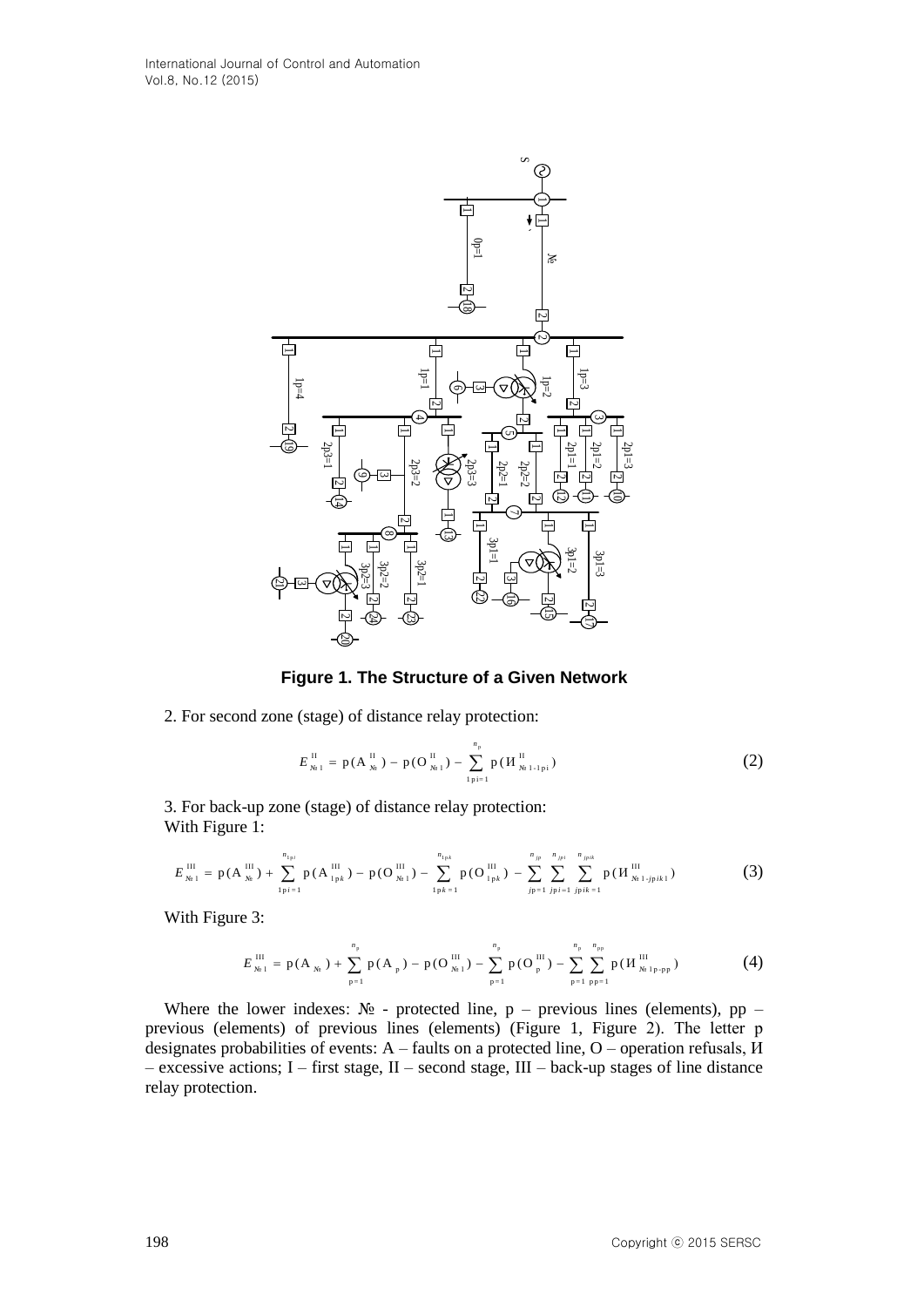### **4. Probabilities Faults**  $p(A)$  :

#### **4.1. For the First Stage**

$$
p(A_{N_{\alpha}}^{I}) = \omega_{N_{\alpha}} m(T_{N_{\alpha}}^{I})
$$
\n(5)

#### **4.2. For the second stage**

$$
p(A_{N_{e}}^{II}) = \omega_{N_{e}} m(T_{N_{e}}^{II})
$$
\n(6)

Where  $\omega_{\mu}$  – the flow parameter of interest fault types on the protected lines,  $m(T_{w}^{I})$  *n*  $m(T_{w}^{II})$  – average duration of detection (lock) fault channels of the first and second stages (substantially the setting time of the first and second stages).

4.3 And for back-up (third) stage

$$
p(A_{\gamma_{e}}^{III}) + \sum_{i_{p}i_{q}}^{n_{1p}} p(A_{i_{p}k}^{III}) = \omega_{\gamma_{e}} m(T_{\gamma_{e}}^{III}) + \sum_{i_{p}i_{q}}^{n_{1p}} \omega_{i_{p}k} m(T_{i_{p}k}^{III})
$$
\n(7)

Where  $\omega_{\mu\nu}$  – the flow parameter of fault types on 1pk-th line,

 $m(T_{\kappa}^{III})$ ,  $m(T_{1}^{III})$  – average duration of detection (lock) fault channels of the third stages (third stage time setting).

#### **5. Excessive Actions**

#### **5.1. Excessive Actions of the First Stage Take Place in the External Fault**

- 1) As a joint action with isochronous speed protections (the first stage, the protection on the differential principle) for faults on previous lines,
- 2) As refusals of the first stages on the previous lines.

Proceeding from the above, to the probability of excessive action of the first stage of the protected line should be show below:<br> $n_p$   $n_p$   $n_{p+1}$ 

According from the above, to the probability of excessive action of the first stage of  
\nrotected line should be show below:

\n
$$
\sum_{i}^{n_p} p(H_{x_{i-1}p_i}^1) = \sum_{i}^{n_p} \left[ \frac{1}{2} p(H_{x_{i-1}p_i} / BK_{1p_i}) p(BK_{1p_i}) + p(O_{x_{i-1}p_i} / BK_{1p_i}) p(BK_{1p_i}) \right]
$$
\n(8)

Where  $\overline{A}$ , O - joint action, refusals of protection for the 1pi-th elements, BK – faults on the 1pi-th elements.

The definition of conditional probabilities of the joint action, refusals of the previous elements protections (first stage) are show in (9).<br> $p(\Pi_{\text{min}}^T / BK_p) = [p_{\text{max}}(\Pi_{\text{min}}^T / BK_p) + p_{\text{min}}(R_{\text{min}}^T / BK_p)]$ 

$$
p(\Pi_{\lambda_{k}1p}^{I} / BK_{p}) = [p_{max}(\Pi_{\lambda_{k}1p}^{I} / BK_{p}) + p_{min}(\Pi_{\lambda_{k}1p}^{I} / BK_{p})] / 2
$$
  
\n
$$
p(O_{\lambda_{k}1p}^{I} / BK_{p}) = [p_{max}(O_{\lambda_{k}1p}^{I} / BK_{p}) + p_{min}(O_{\lambda_{k}1p}^{I} / BK_{p})] / 2
$$
\n(9)

Where maximum (max) and minimum (min) are the maximum and minimum boundaries of the first stage (protection of the protected line) in the space of each the previous elements. Conditional probabilities are the formulas on the basis of uniform PDL resistance from the start of the previous element to the fault.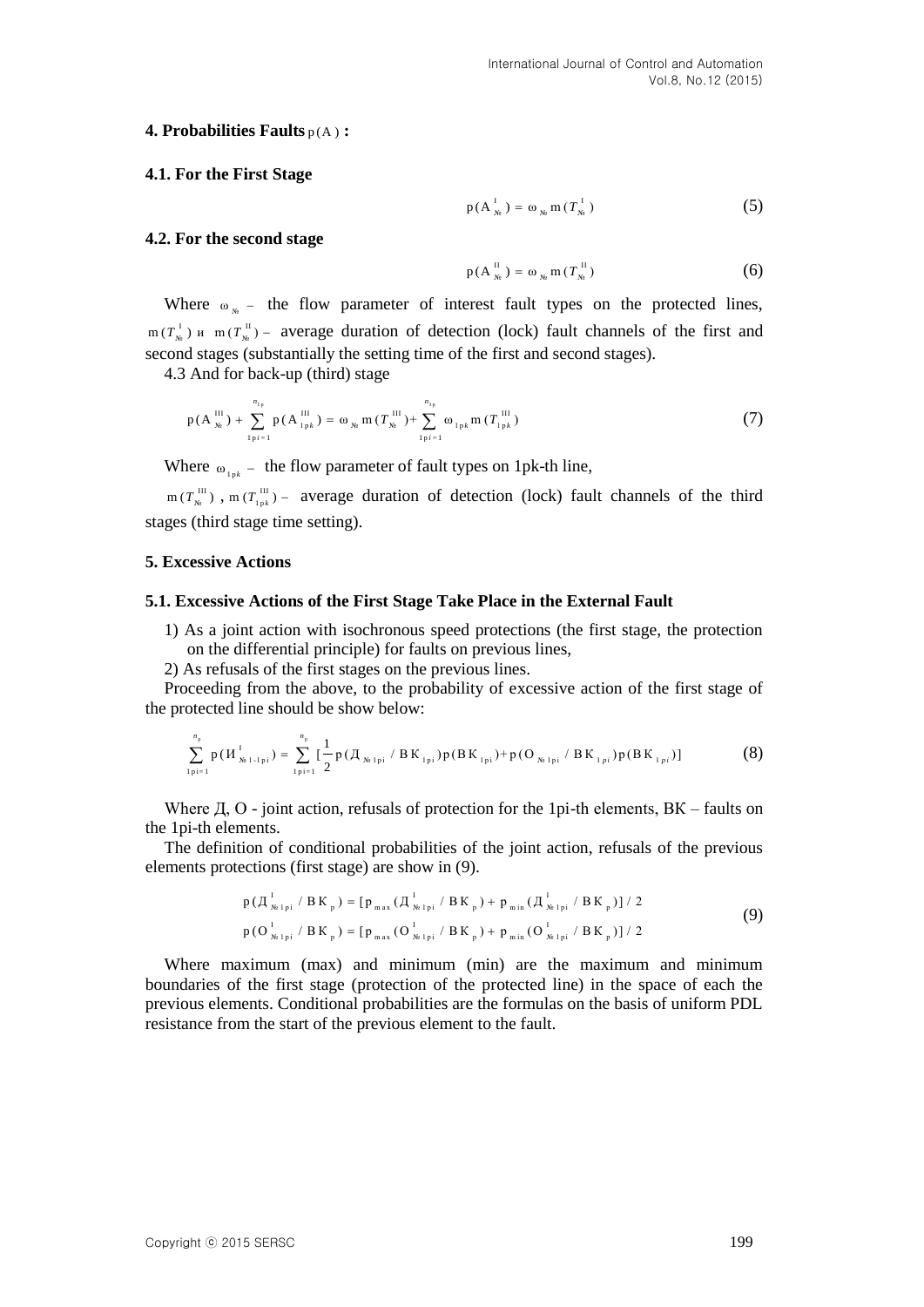

**Figure 2. Excessive Actions of the First Stage**

The unconditional probability of the external faults at 1pi-th previous elements  $p(BK_{1pi}) = \omega_{1pi} m(T_{1pi}^T)$  determined by the product of the flow parameter fault on the previous line  $\omega_{1pi}$  and the average duration of detection (lock) fault channels of the first stage (protection) of the previous line  $m(T_{1pi}^T)$ .



**Figure 3. Scheme of Second Predetermined Network**

Probability of the conditions external faults  $p(B K_{1p})$  are each step defined by border setting of considered relay protection  $\mathcal{N}_2$ ,  $1$   $z_{\kappa}$ <sub>i</sub> in coordinate of protection on seized relay protection № ,1 field of the previous element. Given border is defined through current factor (coefficient) between protection №, 1 and p, 1 moreover for relay protection from phase-to-phase faults can be used three-phase current faults, *i.e.*,

$$
z_{p,\mathcal{N}_{2,1}}^1 = (z_{\mathcal{N}_{2,1}}^1 - z_{\mathcal{N}_{2,2}})k_{\mathcal{N}_{2,1-p,1}} \tag{10}
$$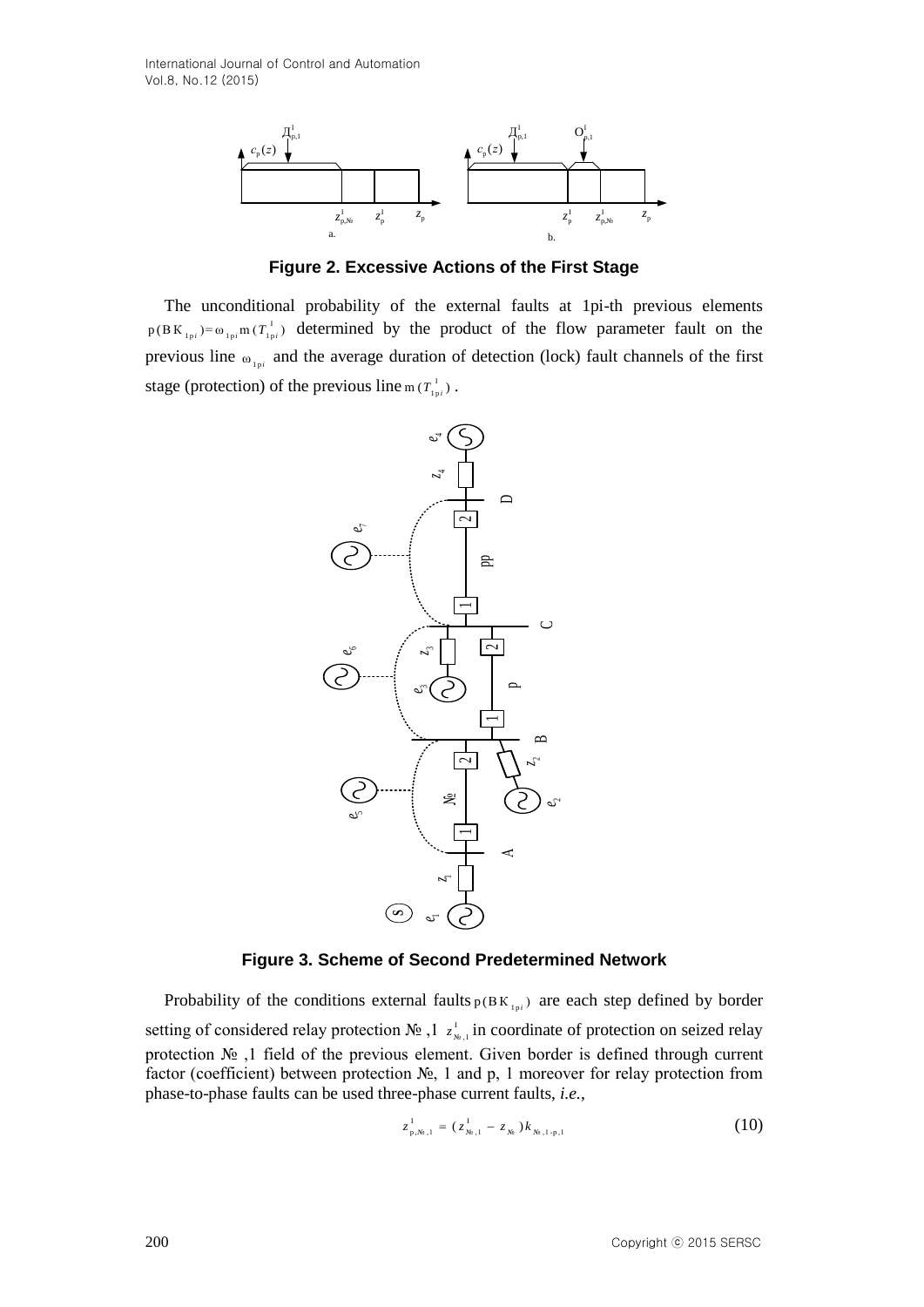where  $z_{\infty}$  – resistance to protectable line,

 $k_{N_{\text{N},1-p,1}} = i_{N_{\text{N},1}} / i_{p,1}$  - current factor between protection  $N_2$ , 1 and p, 1 is defined by attitude three-phase current through these protection under faults on p-th previous element. (Figure 3)

**5.2. Excessive Actions of the Second Stage Take Place if the Setting is Selected on the Basis of Sensitivity.** These losses are due to the action of the second stages isochronous protected and previous appearance of lines and areas of action the second stage of the protected line faults in the space of the previous short lines above the parameter response (measured resistance) range of the first stages of the lines and within their space (the action of the second stages preceding lines), and if the second coverage level line protected by short circuiting the space is more than the previous line coverage will be the second stage of the lines within their area (second speed earlier failures lines). Calculations done similar calculations for the first stage:

$$
\sum_{\substack{\mathbf{1} \mathbf{p} \mathbf{i} = 1}}^{\mathbf{n}_p} p(H_{\mathbf{M}_{\mathbf{B}_{1} - \mathbf{1} \mathbf{p}i}}^{\mathbf{II}}) = \sum_{\substack{\mathbf{1} \mathbf{p}i = 1}}^{\mathbf{n}_p} \left[ \frac{1}{2} p(H_{\mathbf{M}_{\mathbf{B}_{1} \mathbf{p}i}} / B K_{\mathbf{1} \mathbf{p}i}) \right]
$$
\n
$$
p(B K_{\mathbf{1} \mathbf{p}i}) + p(O_{\mathbf{M}_{\mathbf{B}_{1} \mathbf{p}i}} / B K_{\mathbf{1} \mathbf{p}i}) p(B K_{\mathbf{1} \mathbf{p}i})]
$$
\n(11)

The definition of conditional probabilities of the joint action, refusals of the previous

elements projections (second stage) are show in (12).  
\n
$$
p(\Pi_{\text{M+pi}}^{\text{II}} / BK_{p}) = [p_{\text{max}}(\Pi_{\text{M+pi}}^{\text{II}} / BK_{p}) + p_{\text{min}}(\Pi_{\text{M+pi}}^{\text{II}} / BK_{p})]/2
$$
\n
$$
p(O_{\text{M+pi}}^{\text{II}} / BK_{p}) = [p_{\text{max}}(O_{\text{M+pi}}^{\text{II}} / BK_{p}) + p_{\text{min}}(O_{\text{M+pi}}^{\text{II}} / BK_{p})]/2
$$
\n(12)

Where maximum (max) and minimum (min) are the maximum and minimum boundaries of the second stage (protection of the protected line) in the space of each the previous elements. Conditional probabilities are the formulas on the basis of uniform PDL resistance from the start of the previous element to the fault.

The unconditional probability of the external faults at 1pi-th previous elements  $p(BK_{1pi}) = \omega_{1pi} m(T_{1pi}^{II})$  determined by the product of the flow parameter fault on the previous line  $\omega_{1pi}$  and the average duration of detection (lock) fault channels of the second stage (protection) of the previous line  $m(T_{1pi}^{\text{II}})$ .

**5.3. Mechanism of excessive Actions of the Third Stages is Similar Formation of Excessive Action of the Second Stage**. However, unlike the main stages in which the same names delay stages are almost identical, in meshed networks setting time of the back-up stages may be different: setting time of the back-up stage of considered protected line and back-up stages of the peripheral elements may be equal or greater than the considered back-up stage of the protected line stage. Therefore it is necessary to consider separately these cases mentioned by the time the interaction with all elements of the network:

$$
\begin{aligned}\n\text{ork:} \\
\sum_{j_{n}=1}^{n_{jn}} \sum_{j_{ni}=1}^{n_{j_{ni}}} \sum_{j_{ni}\neq 1}^{n_{j_{ni}}} \mathbf{p}(H_{\gamma_{k-1}j_{ni}k1}^{\text{III}}) &= \sum_{j_{n}=1}^{n_{jn}} \sum_{j_{ni}=1}^{n_{j_{ni}}} \sum_{j_{ni}\neq 1}^{n_{j_{ni}}} \left[ \frac{1}{2} \mathbf{p}(H_{\gamma_{k-1}j_{ni}k1}^{\text{III}} \ / \ B \ K_{j_{ni}k}) \mathbf{p}(B \ K_{j_{ni}k}) \right] \\
&+ \mathbf{p}(O_{\gamma_{k-1}j_{ni}k1}^{\text{III}} \ / \ B \ K_{j_{ni}k}) \mathbf{p}(B \ K_{j_{ni}k})\n\end{aligned} \tag{13}
$$

6. From above algorithm and methods of calculating technical effect for setting and technical efficiency for estimating quality setting of distance relay protection allowed recommending: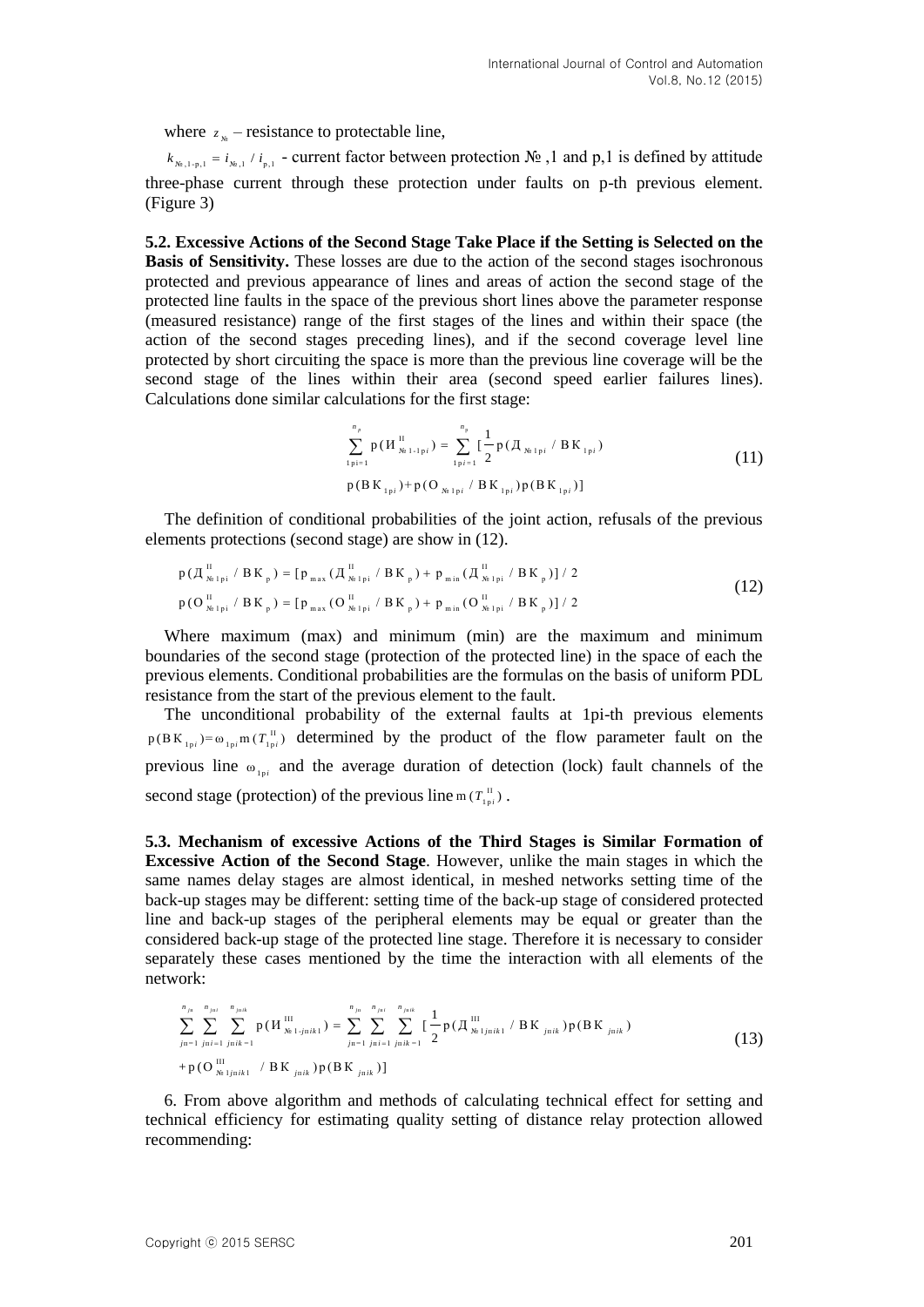1) Setting options of second and third stages based on the sensitivity and starting from the minimum of excessive actions;

2) Setting the first stage by optimizing the technical efficiency, taking into account all the components of losses, setting of the first stage with an enhanced high-speed operation area. This reduces the complexity of choosing settings, and technical efficiency of the tool allows to choose the desired quality of the distance relay protection functioning.

# **3. Experimental**

**1. First system:** The presented algorithms were applying for the first stage distance relay protection of the lines on Tyumen power systems (Russian Federation). Results are received:

A Technical effect first stage distance relay protection at phase-to-phase faults 35, 9  $\cdot$  10<sup>-10</sup>, corresponding to technical efficiency at phase-to-phase faults 78, 2 %.

A Technical effect first stage distance relay protection at single-phase to ground faults  $-132, 45 \cdot 10^{-10}$ , corresponding to technical efficiency at single-phase to ground faults  $-116$  %.

The reception of the negative effect at single-phase to ground faults as can be seen from presented calculations, are conditioned much by large number false action, which can be reduced by way of changing setting value. The optimal setting values in both events exist at reduction setting value comparatively initial, equal resistance line. Follows to note the small specific gravity excessive action under taken factor of the adduction them to refusal work. Here with exists the evident dependency from amount and nomenclature of the previous connections that is not taken into account in accountable and reference statistics. Small is forming false action under asynchronous mode. The influence open-phase mode is taken into account at determination of probability of the working conditioned only, but at calculation of the technical effect is not taken into account in suggestion of the conclusion from work of distance relay protection by device single-phase recloser [8].

**2. Second system:** A numerical results with using the developed algorithms are shown below on the example of the calculation and analysis of distance relay protection line 220 kV Substation Surgust – Substation Contur (Distance relay protection on side of the substation Surgust) on one of the Russian power system. The topology of the analyzed area is shown in Figure 4. Line p1, p2 and p3 are previous lines (the first periphery); pp1 and pp2 lines are lines of second peripheral.

The settings of the first and second stages of the distance relay protection on the lines p1, p2, p3 are chosen by the guidelines [1,3]. For the considered № 1 distance relay protection  $N_2, 1$ , setting the first and second stages are based on the high technical efficiency at the opposite end of the line №. The results of calculation technical efficiency by varying the settings are presented in the tables 1 and 2.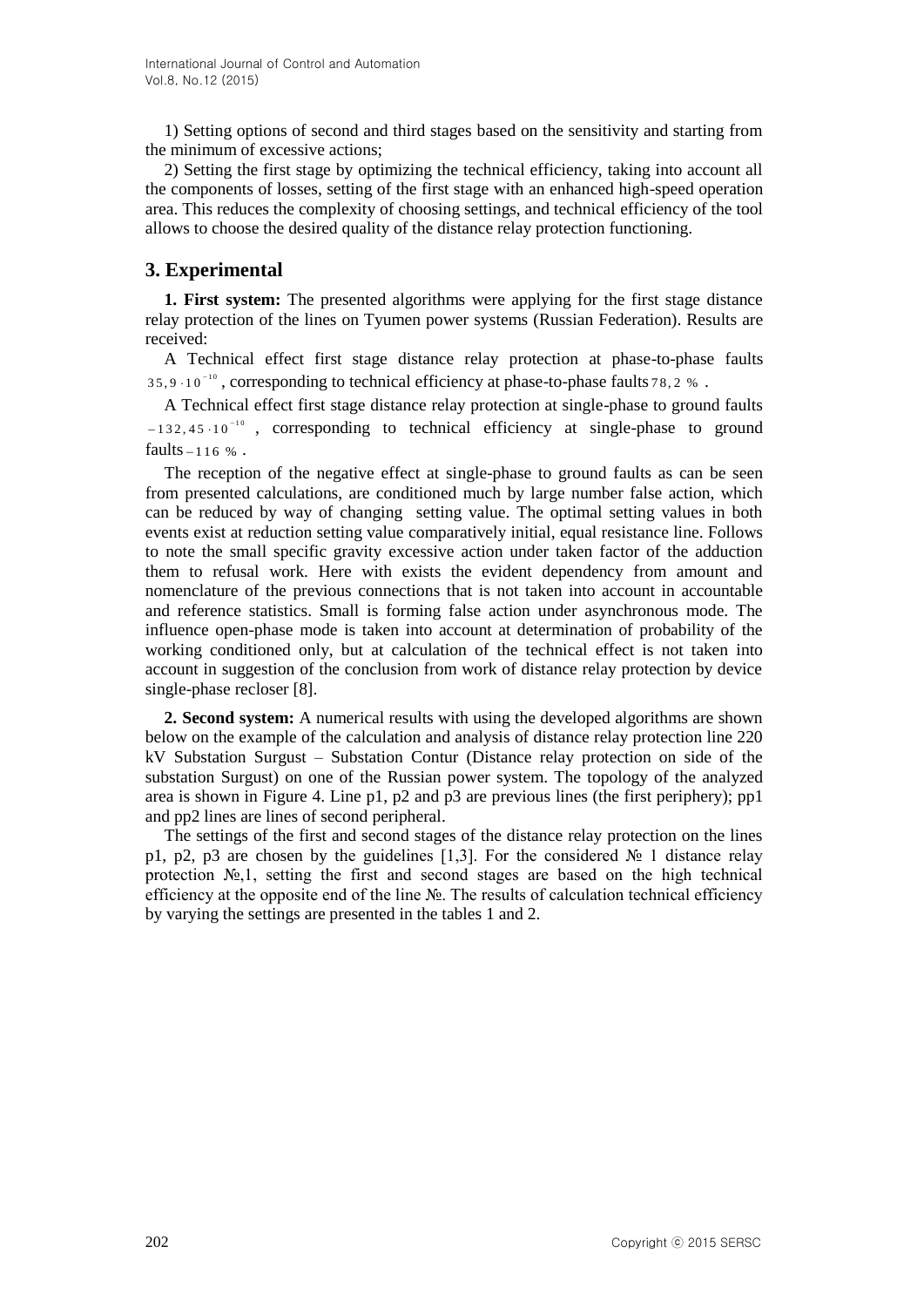

**Figure 4. The Topology of the Analyzed Area**

The numerical results under specific restrictions confirm derived from the phenomenological analysis of the findings of the maximum technical efficiency and its changes. It is evident that excessive actions in the second stage there are no set-point until it reaches the end of the first stages of previous lines and will not begin the second stage of action isochronous protect the protected line № 1 with the second stage of the protection p11, p21, p31 previous lines p1, p2 and p3. With these results, may be recommending:

1) Increase setting of the first stage to the resistance equal to resistance of all line or to near this value;

2) Setting of the second and third stages with the minimum of excessive actions, proceeding from their sensitivity. Positive values of technical efficiency, which are near to the one unit, are the highest technical quality of distance relay protection.

| Setting of<br>the first<br>stage (Ohm) | Probability of<br>refusals | Probability of<br>excessive<br>actions | Technical<br>effect | Technical<br>efficiency<br>(% ) |
|----------------------------------------|----------------------------|----------------------------------------|---------------------|---------------------------------|
| 9,5                                    | 0,932.10-11                |                                        | 5,093.10-11         | 84,53                           |
| 10                                     | $0,644.10 - 11$            |                                        | 5,361.10-11         | 88,98                           |
| 10,5                                   | 0,369.10-11                |                                        | 5,629.10-11         | 93,43                           |
| 11                                     | 0,128.10-11                | 0                                      | 5,897.10-11         | 97,88                           |
| 11,238                                 |                            |                                        | 6,025.10-11         | 99,5                            |

**Table 1. The Numerical Results of Technical Efficiency by Varying the Setting of the First Stage Distance Relay Protection №,1**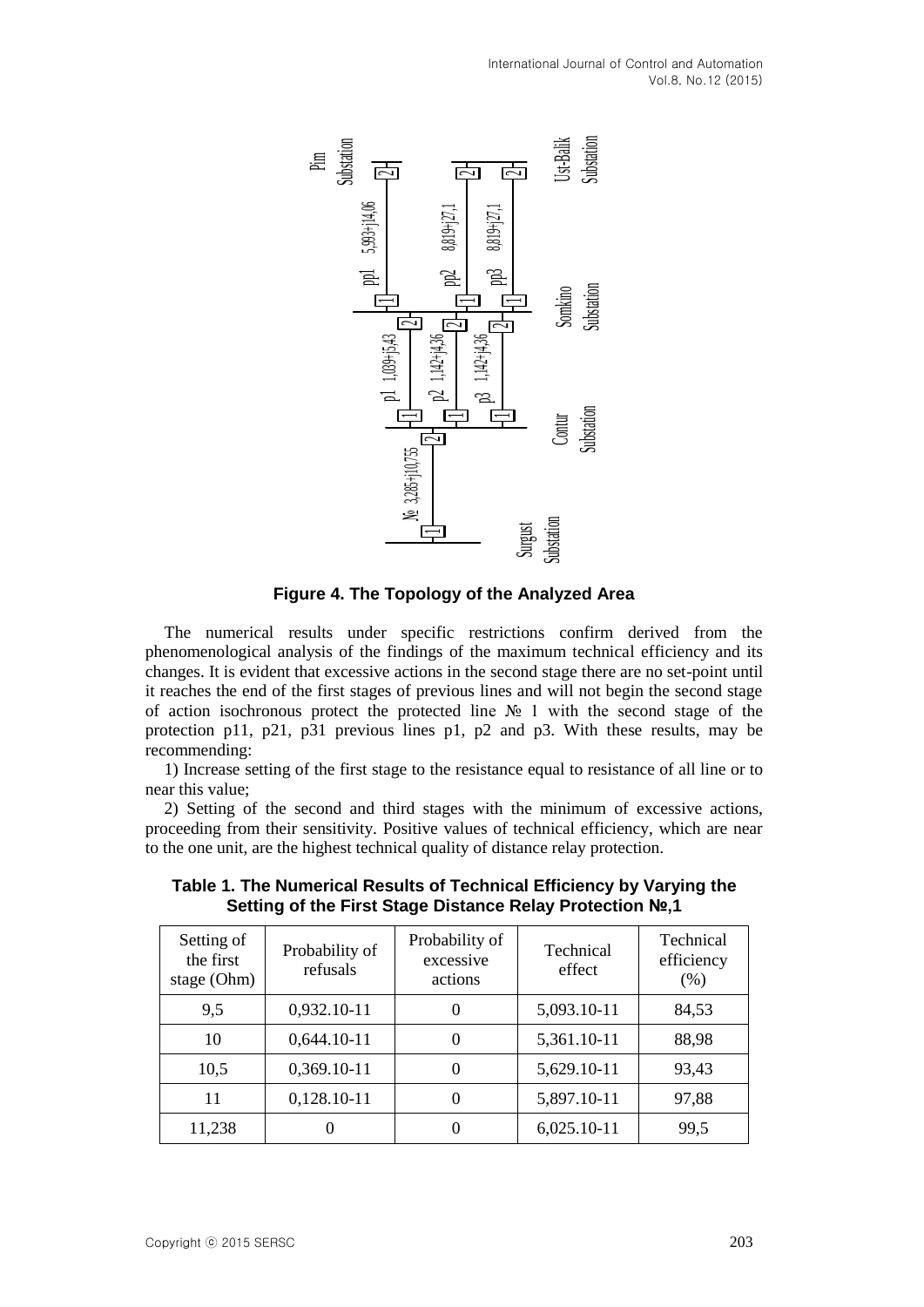| 11,5 | 0,217.10-11   | 5,808.10-11 | 96,39 |
|------|---------------|-------------|-------|
| 12   | $0,632.10-11$ | 5,393.10-11 | 89,5  |
| 12,5 | 1,047.10-11   | 4,978.10-11 | 82,62 |
| 13   | 1,462.10-11   | 4,563.10-11 | 75,74 |

## **Table 2. The Numerical Results Of Technical Efficiency By Varying The Setting Of The Second Stage Distance Relay Protection №,1**

| Setting of the<br>second stage<br>(Ohm) | Probability of<br>refusals | Probability of<br>excessive actions | <b>Technical</b><br>efficiency $(\%)$ |
|-----------------------------------------|----------------------------|-------------------------------------|---------------------------------------|
| 14,048                                  |                            |                                     | 99,6                                  |
| 14,5                                    |                            | $\theta$                            | 99,44                                 |
| 15                                      |                            | $\theta$                            | 99,16                                 |
| 15,5                                    |                            | $0,25.10-10$                        | 96,22                                 |
| 16                                      |                            | 0,559.10-10                         | 91,55                                 |
| 16,5                                    |                            | 1.10-10                             | 84,9                                  |
|                                         |                            | 1,44.10-10                          | 78,26                                 |



**Figure 5. Technical Efficiency of First Stage (Distance Relay Protection of High-Voltage Line)**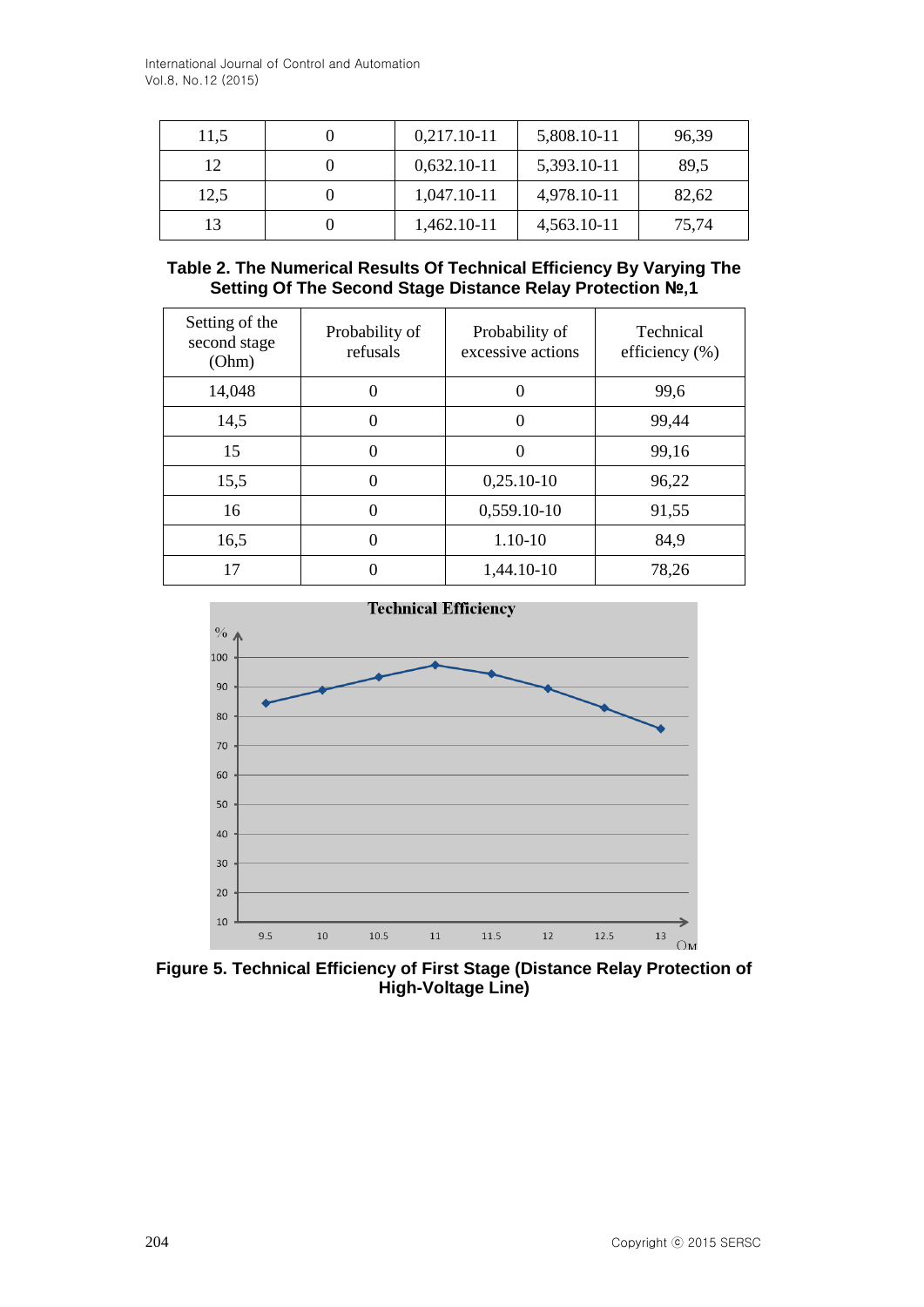

**Figure 6. Technical Efficiency of Second Stage (Distance Relay Protection of High-Voltage Line)**

## **4. Conclusion**

The presented technical effect and efficiency criteria analysis of line distance protection stages allows:

1) recommending: 1) setting options of second and third stages based on the sensitivity and starting from the minimum of excessive actions; 2) setting the first stage by optimizing the technical efficiency, taking into account all the components of losses, setting of the first stage with an enhanced high-speed operation area. This reduces the complexity of choosing settings, and technical efficiency of the tool allows you to choose the desired quality of the distance relay protection functioning.

2) Positive values of technical efficiency near to the one unit are the highest technical quality of distance relay protection.

3) The development of the full program, which is realizing offered probabilistic algorithm of the setting of relay protection, will allow shortening or completely excluding the stale labor of the calculation setting value relay protection. Such program can serve the instrument for designing, usages and adjustments of relay protection and automatics.

4) Clear and objective criteria for determining time setting of the backup stage of distance relay protection of the hard-closed electrical network is excessive actions of technical efficiency, which allows choosing the optical option. In criteria of the technical effect and the technical efficiency of distance relay protection is necessary to include losses that accompany deformation characteristic resistance relay (which are used to achieve different interested effects).

## **References**

- [1] A. M. Fedoseev, "Relay protections power system", M.:Energoatomizdat, **(1984)**, pp. 520.
- [2] T. H. Q. Minh and A. V. Shmoilov, "Technical efficiency of line distance relay protection // The Fifth International Forum On Strategic Technology (IFOST 2010)", Ulsan Korea, 2010. - Ulsan University of Technology, **(2010)**, pp. 335-340.
- [3] A. F. Prutik Tran Minh and A. V. Shmoilov, "The selectivity and the technical efficiency of relay protection and automatics / / Journal "Energy problems", **(2010)**, pp. 154-163.
- [4] E. M. Schneerson, "Digital relay protection", M. Energoatomizdat, **(2007)**, pp. 549.
- [5] G. S. Nudelman and A. I. Shalin, "Microprocessor-based relay protection. News of electrical engineering", **(2008)**, pp. 74-79.
- [6] A.V. Shmoilov, "Probability technologies in electric power industry", Proc. 6-th Russian-Korean Intern. Symp. On Science and Technology KORUS-2002, Novosibirsk, Vol. 2, **(2002)**, pp .421-424.